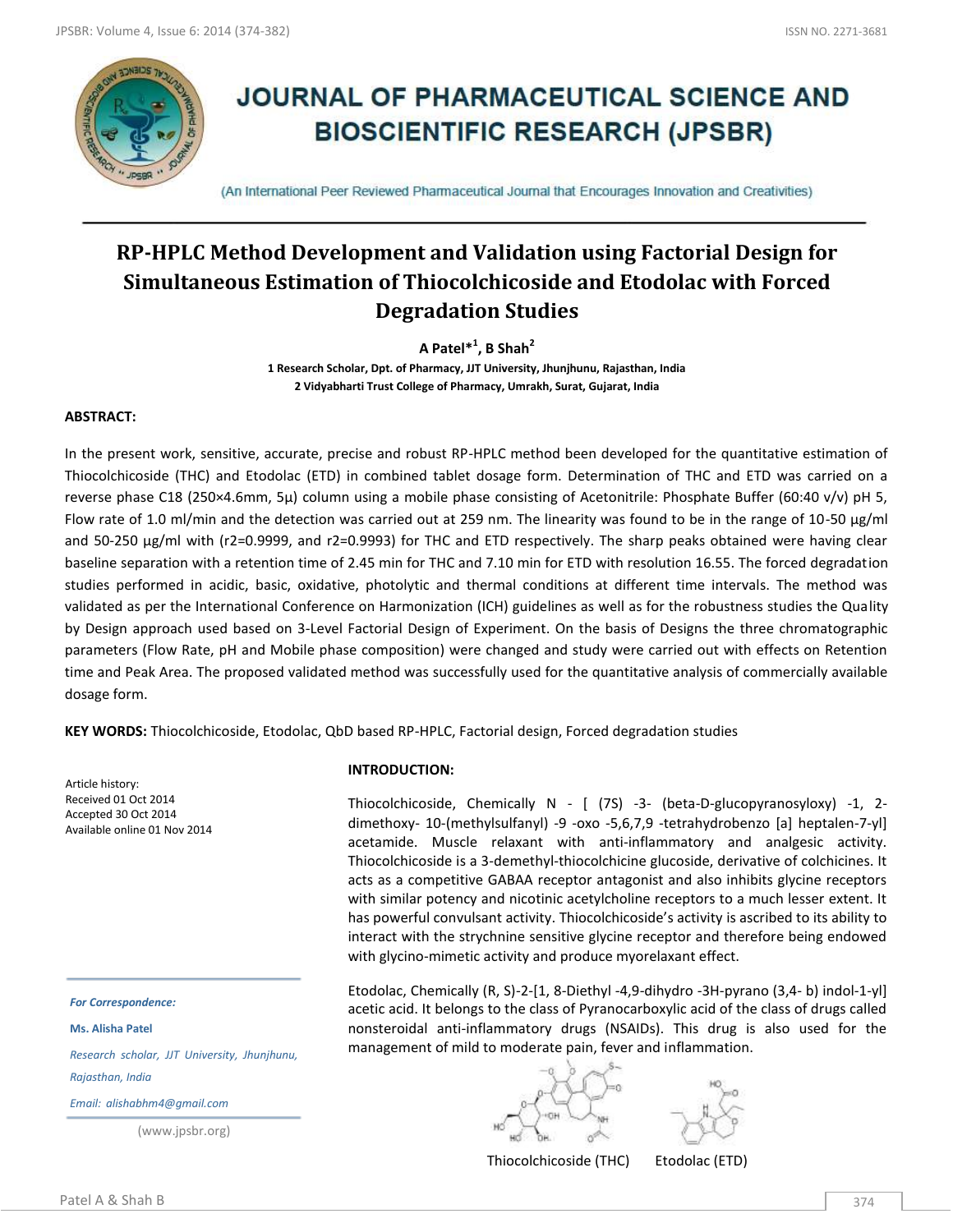Thiocolchicoside 8mg + Etodolac 300mg Tablets are manufactured by "Emcure pharma" under the brand name Proxym-MR Forte (Etodolac 300 gm + Thiocochicoside 8 mg).

Thiocolchicoside is official in IP 2014[1] and includes HPLC method for estimation of THC. Etodolac is not official in any pharmacopoeia.[1-4] The combination of these two drugs is not official in any pharmacopoeia.[1-4] Literature review shows that numbers of analytical methods are available for estimation of both the drugs either alone or in combination with other drugs.[5-14] Based on our current and ongoing referencing work, till date, we have came across to first order derivative spectroscopic method and RP-HPLC method for simultaneous estimation of Thiocolchicoside and Etodolac in their combined dosage form. Therefore, the objective is to develop QbD based RP-HPLC method with forced degradation studies for simultaneous estimation of THC and ETD in their formulation and to validate the developed method according to ICH guidelines and for the ROBUSTNESS studies the Quality by Design approach used based on 3-Level Factorial Design of Experiment. On the basis of Designs the three chromatographic parameters (Flow Rate, pH and Mobile phase composition) were changed and study were carried out with effects on Retention time and Peak Area.

#### **MATERIALS AND METHODS**

#### **1. Instruments:**

Chromatographic analysis was carried out on a LC-2010 CHT series, Auto injection system, temperature controller (system controller and a UV detector, LC solution software was used to acquire and process the data.

#### **2. Reagents and Chemicals:**

Standard APIs were kindly gifted by Emcure Pharma, Pune and Tablets Infen MR were procured from local market. HPLC grade Methanol, Water and other chemicals used in Mobile phase preparation (Rankem, RFCL chemicals Pvt Ltd.)

#### **3. Methodology**

Optimization of Chromatographic conditions

Stationary phase : RP C18 (250×4.6mm) 5µ

| Mobile phase | : Acetonitrile : Phosphate buffer (60:40 v/v) |
|--------------|-----------------------------------------------|
| рH           | : pH adjusted to 5.0 by orthophosphoric acid  |
| Flow rate    | $: 1.0$ ml/min                                |
| Wavelength   | : 259 nm                                      |

#### **Preparation of standard solution**

#### **Standard stock and Working standard solution of THC**

Accurately weighed THC (100 mg) was transferred to 100 ml volumetric flask and dissolved in methanol and diluted up to the mark with methanol to give a stock solution having strength 1 mg/ml (1000 µg/ml). 100 µg/ml of THC working standard solution was prepared by diluting 1 ml of stock solution with methanol to 10 ml with methanol.

#### **Standard stock and Working standard solution of ETD**

Accurately weighed ETD (100 mg) was transferred into 100 ml volumetric flask and dissolved in methanol and diluted up to the mark with methanol to give a stock solution having strength 1 mg/ml (1000  $\mu$ g/ml). 100  $\mu$ g/ml of ETD working standard solution was prepared by diluting 1 ml of stock solution to 10 ml with methanol.

#### **Preparation of Calibration Curve for THC and ETD**

#### **Calibration curve for THC**

The calibration curve was constructed with five concentrations ranging from 10-50 µg/ml for THC. The solutions were prepared by transferring 1, 2, 3, 4 and 5 ml aliquots of the working standard solution of THC (100 µg/ml) into series of 10 ml volumetric flasks and the volume was adjusted to mark with methanol to get the final concentration of 10, 20, 30, 40 and 50 µg/ml. All the solutions were injected. The data of peak area versus concentration were treated by linear least square regression analysis.

#### **Calibration curve for ETD**

The calibration curve was constructed with five concentrations ranging from 50-250µg/ml for ETD. The solutions were prepared by transferring 0.5, 1, 1.5, 2.0 and 2.5 ml aliquots of the standard stock solution of ETD (1000 µg/ml) into series of 10 ml volumetric flasks and the volume was adjusted to mark with methanol to get the final concentration of 50, 100, 150, 200, 250 µg/ml. All the solutions were injected. The data of peak area versus concentration were treated by linear least square regression analysis.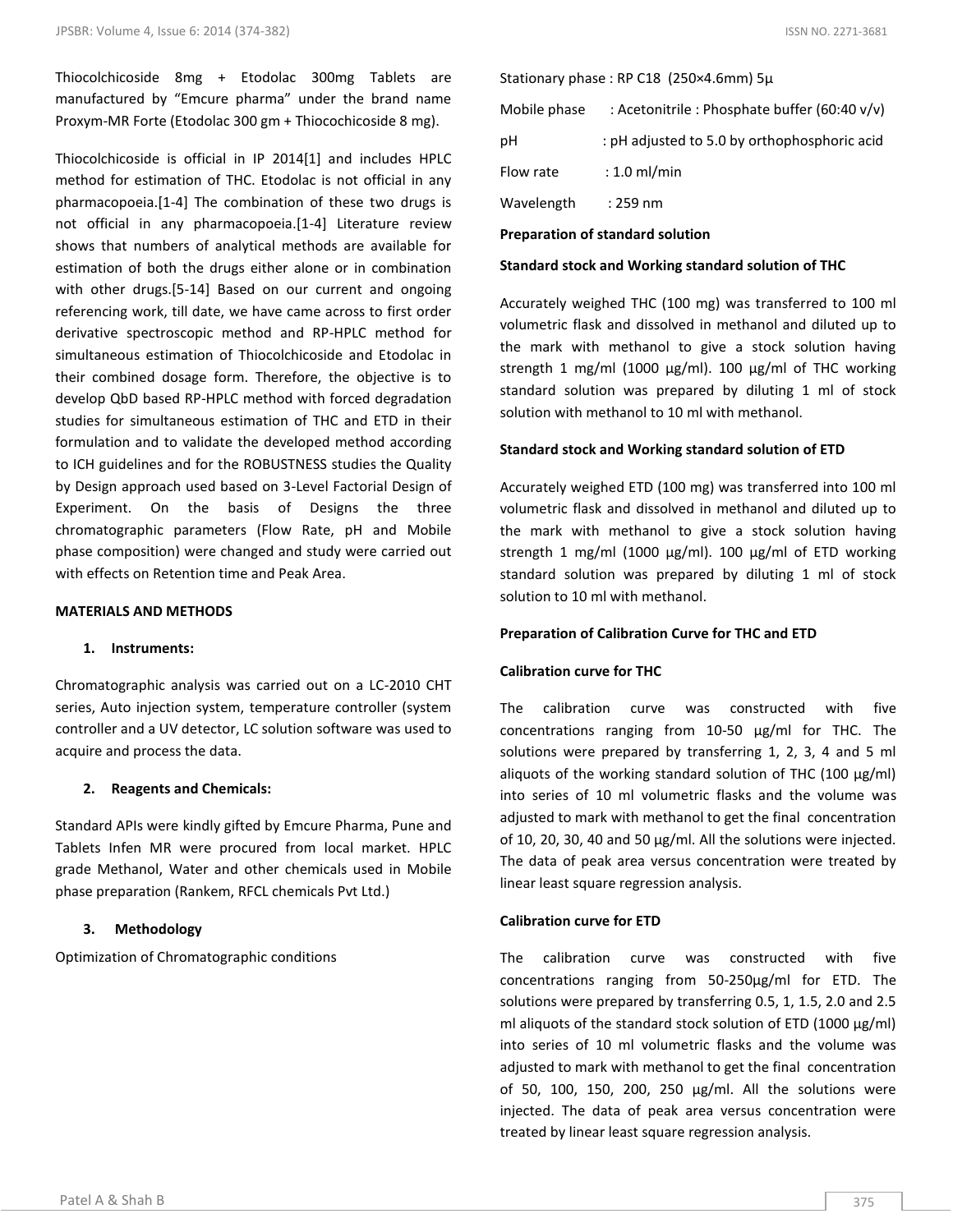#### **Preparation of binary mixtures of THC and ETD**

Accurately weighed 30 mg THC and 150 mg of ETD were transferred to 100 ml volumetric flask. It was dissolved with sufficient methanol and diluted up to mark with methanol to give concentration of 300 µg/ml of THC and 1500 µg/ml of ETD. Above solution was diluted further to get the concentration range of 10, 20, 30, 40 and 50 µg/ml for THC and 50, 100, 150, 200 and 250 µg/ml for ETD.

#### **Forced Degradation Study:**

In order to establish whether the analytical method for the assay was stability-indicating, pure active pharmaceutical ingredient (API) and tablet content of THC & ETD was subjected to various stress conditions to conduct forced degradation studies. Stress studies were carried out under the conditions of acid/base hydrolysis, oxidation, Thermal as mentioned in ICH Q1A (R2). UV light degradation of drug substances and drug product was performed in the solid state as mentioned in ICH Q1B.

#### **1. Acid Degradation:**

To the different 10 ml volumetric flask, 1 ml stock solutions of THC and ETD were taken and 2 ml of 1 M HCl for THC and ETD was added respectively. Both flasks were heated at 60ºC for 0 min, 30 min, 1 hr and 2 hr and allowed to cool to room temperature. Solutions were neutralized with 1 M NaOH and diluted up to the mark with mobile phase. Appropriate aliquots were taken from the above solutions and diluted with mobile phase to obtain final concentration of 20 µg/ml THC and 100 µg/ml ETD separately and in the mixture.

#### **2. Alkali hydrolysis:**

To the different 10 ml volumetric flask, 1 ml stock solutions of THC and ETD were taken and 2 ml of 1 M NaOH for THC and ETD was added respectively. Both flasks were heated at 60ºC for 0 min, 30 min, 1 hr and 2 hr and allowed to cool to room temperature. Solutions were neutralized with 1 M HCl and diluted up to the mark with mobile phase. Appropriate aliquots were taken from the above solutions and diluted with mobile phase to obtain final concentration of 20 µg/ml THC and 100 µg/ml ETD separately and in the mixture.

#### **3. Oxidative stress degradation:**

To perform oxidative stress degradation, appropriate aliquots of stock solutions of THC and ETD were taken in two different 10 ml volumetric flasks and 2 ml of 3 % hydrogen peroxide was added respectively. Both flasks were heated in a water bath at 60 oC for 0 min, 30 min and 1 hr and allowed to cool

#### **4. Photolytic Degradation:**

#### **4.1. Condition (1): In UV-Light for 30 min.**

Analytically 10mg of pure samples of THC and ETD were exposed in UV-light at 80o C for 30 min separately in 10 ml volumetric flasks. The solids were allowed to cool and dissolved in few ml of methanol. Volumes were made up to the mark with the methanol. Solutions were further diluted by mobile phase taking appropriate aliquots in 10 ml volumetric flask to obtain final concentration of 20 µg/ml THC and 100 µg/ml ETD separately and in the mixture.

#### **4.2 Condition (2): In Sun-Light for 30 min.**

Analytically 10mg of pure samples of THC and ETD were exposed in Sun-light for 30 min separately in 10 ml volumetric flasks. The solids were allowed to cool and dissolved in few ml of methanol. Volumes were made up to the mark with the methanol. Solutions were further diluted by mobile phase taking appropriate aliquots in 10 ml volumetric flask to obtain final concentration of 20 µg/ml THC and 120 µg/ml ETD separately and in the mixture.

#### **5. Thermal Degradation:**

Analytically 10mg of pure samples of THC and ETD were exposed in in Hot Air Oven at 60°C for 30 min separately in 10 ml volumetric flasks. The solids were allowed to cool and dissolved in few ml of methanol. Volumes were made up to the mark with the methanol. Solutions were further diluted by mobile phase taking appropriate aliquots in 10 ml volumetric flask to obtain final concentration of 20 µg/ml THC and 120 µg/ml ETD separately and in the mixture.

All the reaction solutions were injected in the liquid chromatographic system and chromatograms were recorded.

#### **Validation of Forced degradation RP-HPLC method**

#### **1. System suitability studies**

The system suitability was evaluated by five replicate analyses of THC and ETD mixture at concentration of 30µg/ml of THC and 150µg/ml of ETD. The column efficiency (Numbers of Theoretical Plates), Resolution and Peak Asymmetry (Tailing Factor) were calculated for the standard solutions.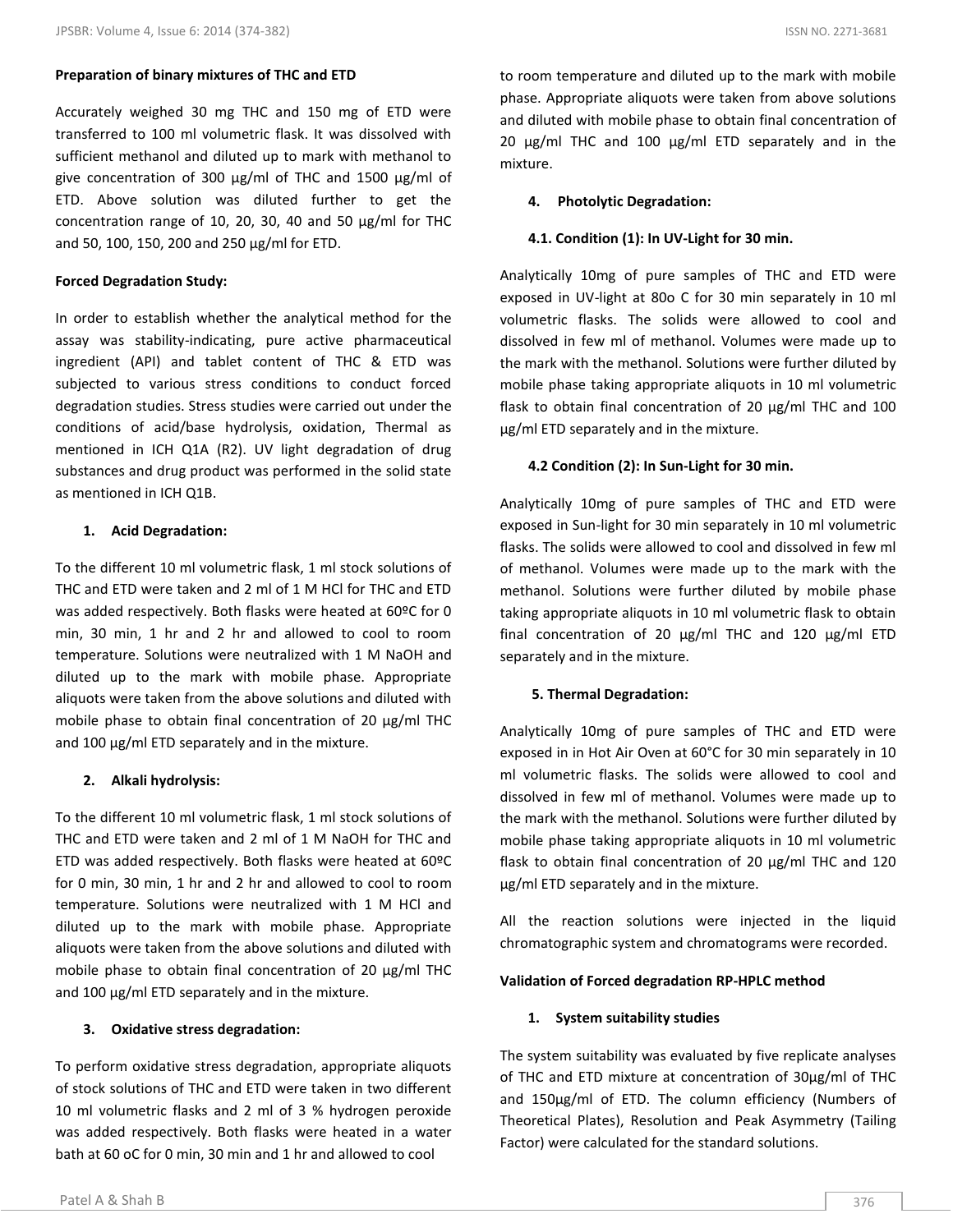#### **2. Linearity**

Appropriate aliquots of THC and ETD working standard solutions were taken in different 10 ml volumetric flasks and diluted up to the mark with mobile phase to obtain final concentrations of 10, 20, 30, 40 and 50 µg/ml for THC and 50, 100, 150, 200 and 250  $\mu$ g/ml for ETD. The solutions were injected using a 20 µL fixed loop system and chromatograms were recorded. Calibration curves were constructed by plotting average peak area versus concentrations and regression equations were computed for both the drugs.

#### **3. Precision**

#### **3.1 Repeatability**

Repeatability was carried out by estimating response of 30 µg/ml of THC and 150 µg/ml of ETD, six times and results are reported in terms of relative standard deviation.

#### **3.2 Intra-day precision**

Mixed solutions containing THC (20, 30, 40 µg/ml) and ETD (100, 150, 200 µg/ml) were analyzed three times on the same day and % CV was calculated.

#### **3.3 Inter-day precision**

Mixed solutions containing THC (20, 30, 40 µg/ml) and ETD (100, 150, 200 µg/ml) were analyzed three times on three different days and % CV was calculated.

#### **4. Accuracy**

It was carried out to determine the suitability and reliability of the proposed method. Accuracy was determined by calculating the % Recovery. Twenty tablets were weighed and powdered. Powder equivalent to 30 mg of THC and 150 mg of ETD was weighed and transferred into a 100 ml of volumetric flask, standard was added on the basis of 80%, 100% and 120 % and diluted up to mark with mobile phase. The amount of THC and ETD was calculated at each of three level and % recoveries were computed at three different levels (80%, 100% and 120%). For THC the accuracy study performed on 30 µg/ml concentration and 150 µg/ml for ETD.

#### **5. Limit of Detection**

From the linearity curve equation, the standard deviation (SD) of the intercepts (response) was calculated. Then LOD was measured by using mathematical expressions given in section. The limit

The limit of detection (LOD) of the drug was calculated by using the following equations designated by ICH guideline:

$$
LOD = 3.3 X \sigma/S,
$$

Where,  $\sigma$  = the standard deviation of the Intercept

S = Mean slope of the calibration curve

#### **6. Limit of Quantification**

From the linearity curve equation, the standard deviation (SD) of the intercepts (response) was calculated. Then LOQ was measured by using mathematical expressions given in section. The limit of quantification (LOQ) of the drug was calculated by using the following equations designated by ICH guideline:

$$
LOQ = 10 X \sigma/S
$$

Where,  $\sigma$  = the standard deviation of the Intercept

S = Mean slope of the calibration curve

#### **7. Robustness**

Robustness and Ruggedness of the method was determined by subjecting the method to slight change in the method condition, individually, the:

- Pump flow rate,
- pH Change.
- Mobile Phase Composition change

Three replicates were made for the same concentration (30μg/ml of THC and 150μg/ml of ETD). % CV was calculated.

#### **8. Specificity**

Specificity is the ability of the method to measure the analyte response in the presence of its potential impurities and degradation products. Commonly used excipients (starch, microcrystalline cellulose and magnesium stearate) were spiked into a pre weighed quantity of drugs. The chromatogram was taken by appropriate dilutions and the quantities of drugs were determined.

#### **Analysis of Tablet Formulation**

Twenty tablets were weighed. Average weight was calculated and tablet powder equivalent to about 8 mg THC and 300 mg ETD was transferred in 100 ml volumetric flask. Methanol (50 ml) was added to the above flask and the flask was sonicated for 15 minutes. The solution was filtered using whatman filter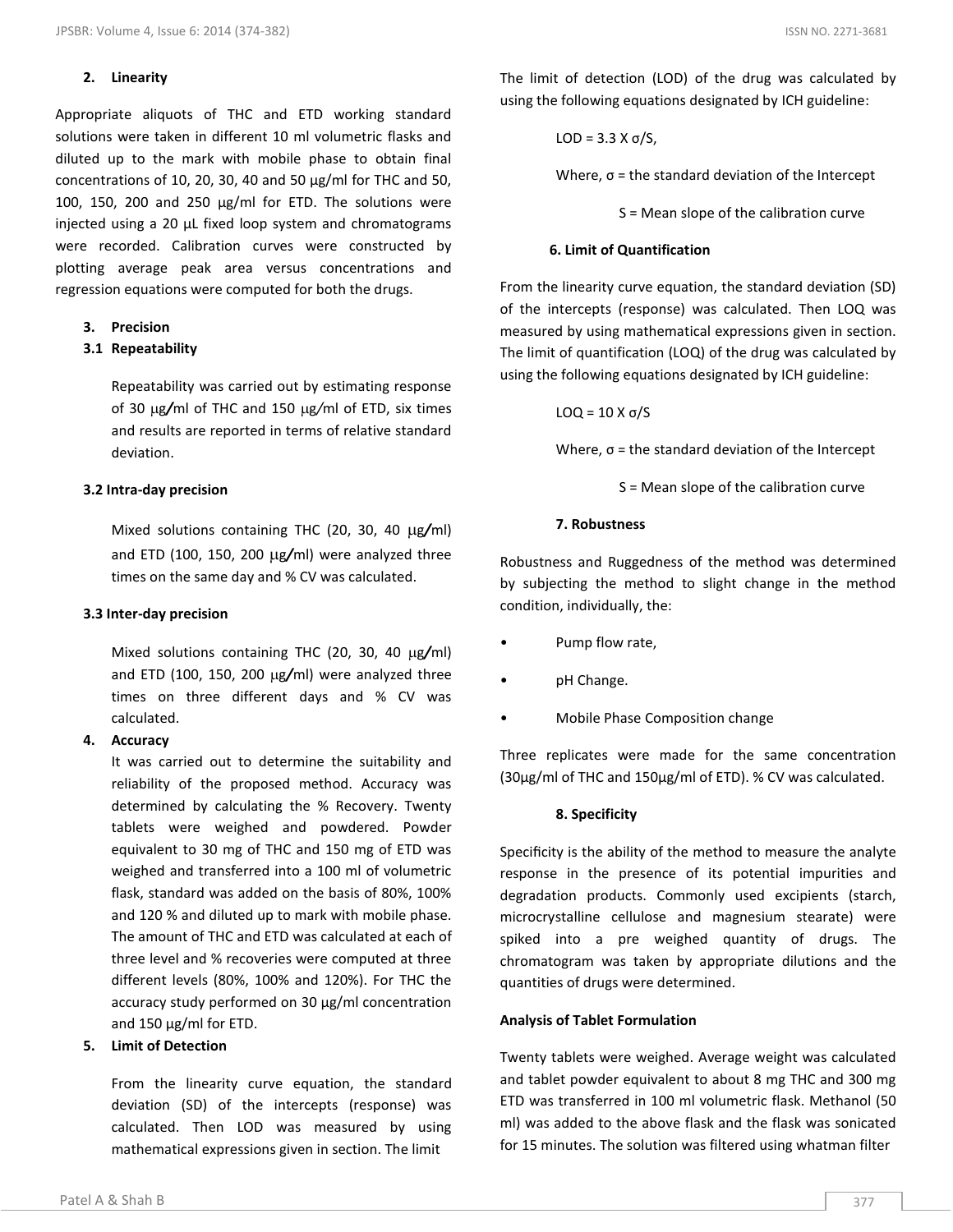paper No.41 and volume was made up to the mark with the mobile phase. Appropriate volume of the aliquot was transferred to a 10 ml volumetric flask and the volume was made up to the mark with the mobile phase to obtain a solution containing 30 µg/ml of THC and 150 µg/ml of ETD. The solution was sonicated for 10 min. It was injected as per the above chromatographic conditions and peak areas were recorded. The quantifications were carried out by keeping these values to the straight line equation of calibration curve.

#### **RESULTS**

The chromatographic conditions optimized for separation of THC and ETD with accuracy and precision. The mobile phase consisted of Acetonitrile: Phosphate Buffer (60:40 v/v) pH 5, Flow rate of 1.0 ml/min and the detection was carried out at 259 nm. The linearity was found to be in the range of 10-50 μg/ml and 50-250 μg/ml with (r2=0.9999, and r2=0.9993) for THC and ETD respectively. The sharp peaks obtained were having clear baseline separation with a retention time of 2.45 min for THC and 7.10 min for ETD with resolution 16.55 (Which was more than 2). Numbers of Theoretical Plates (N) were found to be 5852 for THC and 2110 for ETD (Which was more than 2000), Tailing Factor (TF) was found to be 1.25 for THC and 1.40 for ETD (Which was less than 2). The % recoveries for THC and ETD obtained in the accuracy study were 99.56 - 99.92% and 99.75 - 99.87% respectively. The results of the precision study indicate that the proposed method showed good repeatability for THC and ETD with % CV of 0.21 and 0.40 respectively. The % CV from the intraday precision data were found to be 0.12 - 0.35 for THC and 0.14 - 0.31 for ETD. Similarly % CV from the interday precision data were found to be 0.24 - 0.42 for THC and 0.21 - 0.37 for ETD. The LOD for THC and ETD was found to be 0.1534 µg/ml and 0.1215 µg/ml respectively. Similarly LOQ for THC and ETD was found to be 0.4649 µg/ml and 0.3683 µg/ml respectively. The % assay results of 99.34% for THC and 99.89% for ETD indicate that the developed method was successfully utilized for the estimation of THC and ETD in their combined dosage form. Forced degradation study was performed in different degradation conditions and samples were analyzed at different time of interval. Thiocolchicoside was degraded completely in acidic, basic and oxidative condition and stable in photolytic and thermal condition while

Etodolac was not stable in all conditions. It was partially degraded in all conditions.

#### **DISCUSSION**

The developed RP-HPLC method was found to be simple,

rapid, accurate, sensitive and robust for simultaneous estimation of Thiocolchicoside and Etodolac. The % assay results of 99.34% for THC and 99.89% for ETD indicate that the developed method was successfully utilized for the estimation of THC and ETD in their combined dosage form in routine analysis. Forced degradation studies showed that Thiocolchioside is not affected in Photolytic and thermal degradation conditions while easily degraded in acidic, basic and oxidative conditions. Etodolac was affected in all degradation conditions. Method was proved to be Robust by applying three level Factorial design of experiment using quality by design approach that the retention time and area were affected by critical parameters like change in flow rate, pH and mobile phase composition.

#### **ACKNOWLEDGEMENT**

These authors (Patel Alisha and Shah Biren) declare that this article does not contain any studies with human and animal subjects. The authors are thankful to Emcure pharma, pune, India for providing standard sample of drugs. Authors are thankful to shri Jagdishprasad Jhabarmal Tibrewala University and also to the ROFEL Shri G.M. Bilakhia College of Pharmacy for providing facilities to carry out studies and research work.

#### **REFERENCES**

1. Indian Pharmacopoeia, The Indian Pharmacopoeia Commission Ghaziabad, Govt. of India Ministry of Health and Family Welfare. 2014, Volume I and III, pp. 066, 2860-2861.

2. United States Pharmacopoeia, Validation of Compendial Methods, Rockville MD USA, United States Pharmacopeial Convention Inc, USP 32 - NF 27, 2014, 1826-1827, 2103-2105.

3. Japanese pharmacopoeia, Society of Japanese pharmacopoeia, Tokyo, 15th Edn, 2006, 501 - 612.

4. European Pharmacopoeia, 6.0, European Directorate for the Quality of Medicines, 1865, 1866, 2119, 2120.

5. Loftus BT. and Nash RA, In Pharmaceutical Process Validation; Drugs and Pharm Sci. Series, Marcel Dekker Inc, 2003, 129, 17 - 35.

6. Q2 (R1), Text on Validation of Analytical Procedures, International Conference on Harmonization, Geneva, November 2005, 1-13.

7. Michael E., Schartz IS. and Krull, In Analytical method development and Validation; 2004, 25-46.

8. Acharjya SK, Mallick P, Panda P and Annapurna M, Spectrophotometric methods for the determination of thiocolchicoside in bulk and pharmaceutical dosage forms, J Pharm Educ Res, 2010, 1(1), 51-57.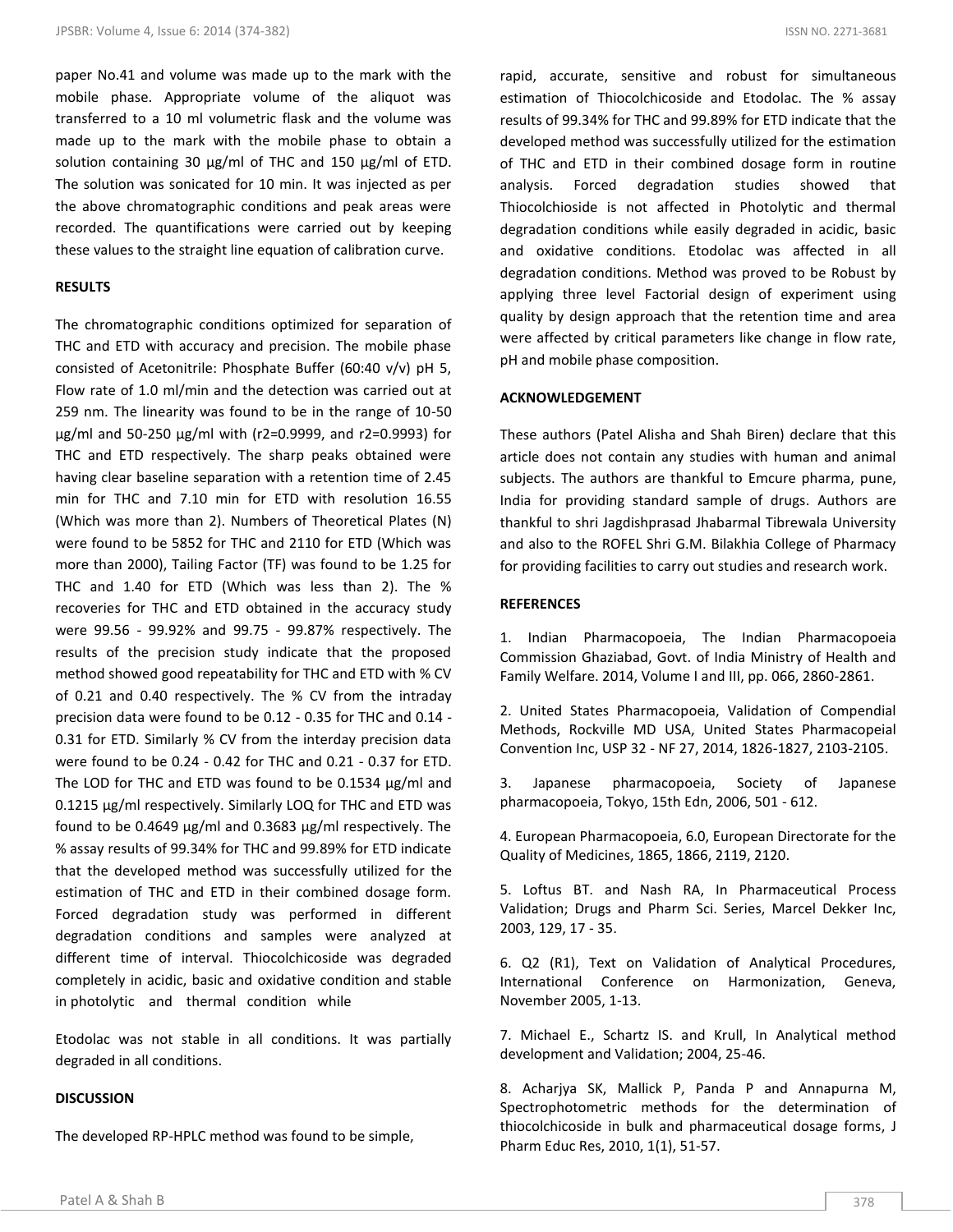9. Chitlange SS, Shinde PS, Pawbake GR, Wankhede SB, Simultaneous estimation of Thiocolchicoside and Aceclofenac in pharmaceutical dosage form by spectrophotometric and LC method, Scholar Res Lib, Der Pharmacia Lettre, 2010, 2(2), 86- 93.

10. Pandey R, Patil PO, Bari SB and Dhumal DM, Simultaneous estimation of Etodolac and Thiocolchicoside in bulk and in tablet formulation by UV-Spectrophotometry, Chem Ind Chem Eng Q, 2014, 20(1), 9-17.

11. Thankappan S, Parmar A, Sailor B, Vekariya K and Shah D, Simultaneous Estimation of Etodolac and Thiocolchicoside by UV Spectrophotometric method in Tablet Formulation, Int J Pharm Innov, 2010, 2(2), 192-200.

12. Umarkar AR, Rewatkar SN, Chaple DR, Thote LT, Chaudhari SB, Bhurat MR, Stability Indicating RP-HPLC Method for Estimation of Thiocolchicoside in Capsule Dosage Forms, Res J Pharm, Bio and Chem Sci, 2011, 2(1), 750-756.

13. Patel AP, Kadikar HK, Shah RR, Patel DP, Tank PK, Analytical method development and validation of RP-HPLC method for simultaneous estimation of Cinnarizine and Dimenhydrinate in combined dosage form, Pharma sci monitor Int J Pharm Sci, 2012, 3(4), 2586-2600.

14. Shukla MH, Patel AP, Patel DP, Shah RR, Development and Validation of RP-HPLC method for estimation of Olopatadine HCl and Ambroxol HCl in their synthetic mixture, Int J Pharm Res, 2015, 7(2), 89-95.

#### **TABELS:**

#### **Table 1: Summary of Validation Parameters**

| <b>Parameters</b>   | <b>Thiocolchicoside</b> | <b>Etodolac</b>   |
|---------------------|-------------------------|-------------------|
| Linearity           | $10-50 \mu g/ml$        | 50-250 $\mu$ g/ml |
| <b>Accuracy (%</b>  | $99.56 - 99.92$ %       | $98.75 - 99.87$   |
| Recovery) (n=3)     |                         | ℅                 |
| Precision (% CV)    |                         |                   |
| Repeatability (n=6) | 0.21                    | 0.40              |
| Intraday (n=3)      | $0.12 - 0.35$           | $0.14 - 0.31$     |
|                     |                         |                   |
| Interday $(n=3)$    | $0.24 - 0.42$           | $0.21 - 0.37$     |
| $LOD$ ( $\mu$ g/ml) | 0.1534                  | 0.1215            |
| $LOQ$ ( $\mu$ g/ml) | 0.4649                  | 0.3683            |
|                     |                         |                   |

### **Table 2: Summary of Degradation studies**

| <b>Degradation Conditions</b>        | <b>Thiocolchicoside</b> | <b>Etodolac</b> |
|--------------------------------------|-------------------------|-----------------|
| <b>Acidic</b>                        | 100%                    | 22.90%          |
| $(1M$ HCl at $60^{\circ}$ C, 2hrs)   |                         |                 |
| Basic                                | 100%                    | 6.25%           |
| $(1M$ NaOH at $60^{\circ}$ C, 2 hrs) |                         |                 |
| Oxidative                            | 100%                    | 22.70%          |
| $(3\% H_2O_2$ at 60°C, 1 hr)         |                         |                 |
| <b>Photolytic</b>                    |                         |                 |
| a. UV light (30 min)                 | በ%                      | 1.76%           |
| b. Sunlight (30 min)                 | በ%                      | 1.90%           |
| <b>Thermal</b>                       | በ%                      | 6.85%           |
| (Hot Air Oven, 60°C, 30              |                         |                 |
| min)                                 |                         |                 |

#### **FIGURES**



**Figure 1: Chromatographic separation of THC and ETD**



**Figure 2: Calibration curve for THC (10-50 μg/ml)**



**Figure 3: Calibration curve for ETD (50-250 μg/ml)**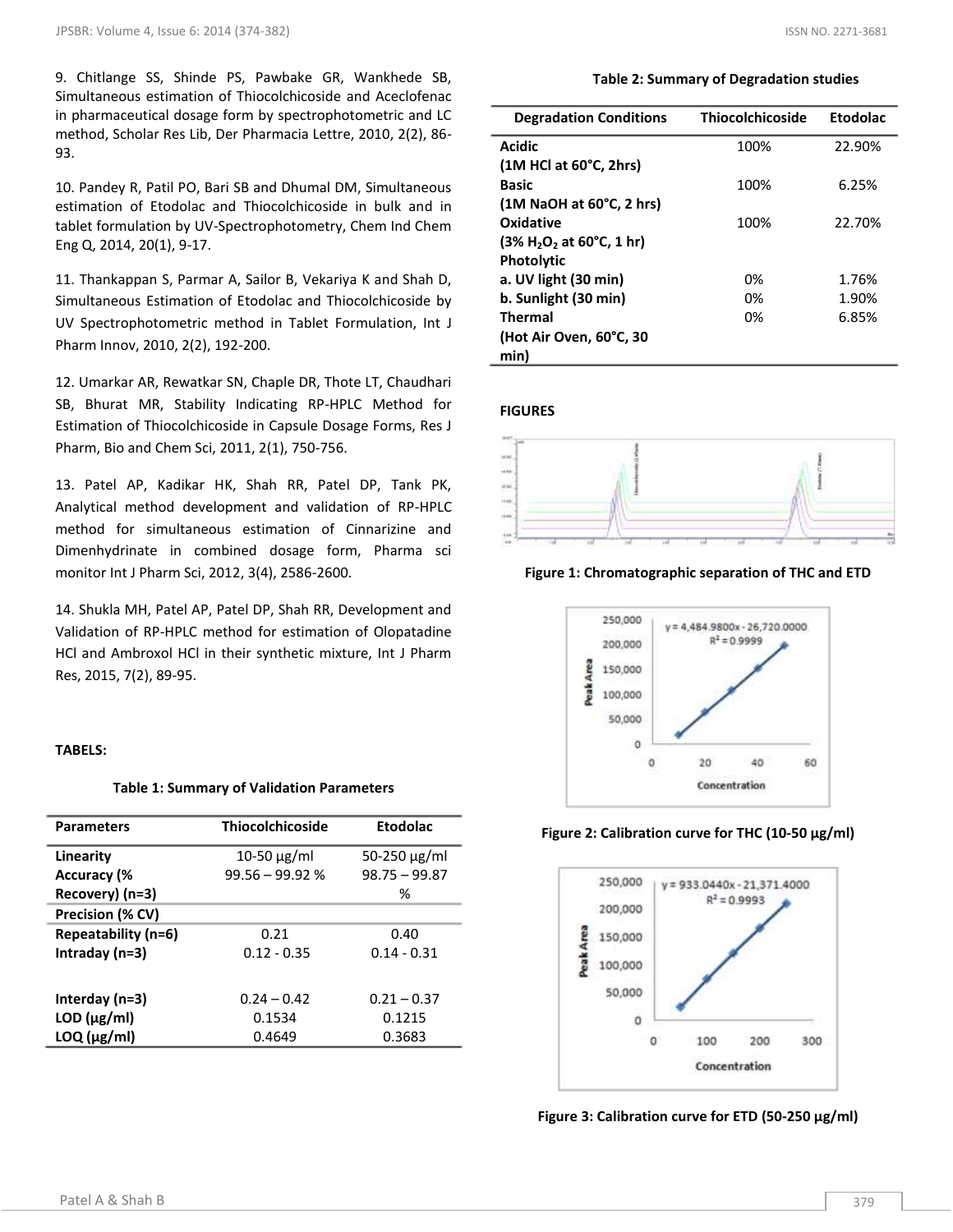

Where, A= blank, B= THC single, C= ETD single, D= in combination **Figure 4: Chromatograms for untreated Stock Solution**







Where A= at 0 min, B= at 30 min, C= at 1 hr, D= 2 hr

**Figure 6: Chromatograms for Alkali treated Stock Solution**



Where A= at 0 min, B= at 30 min, C= at 1 hr

**Figure 7: Chromatograms for Oxidative Degradation**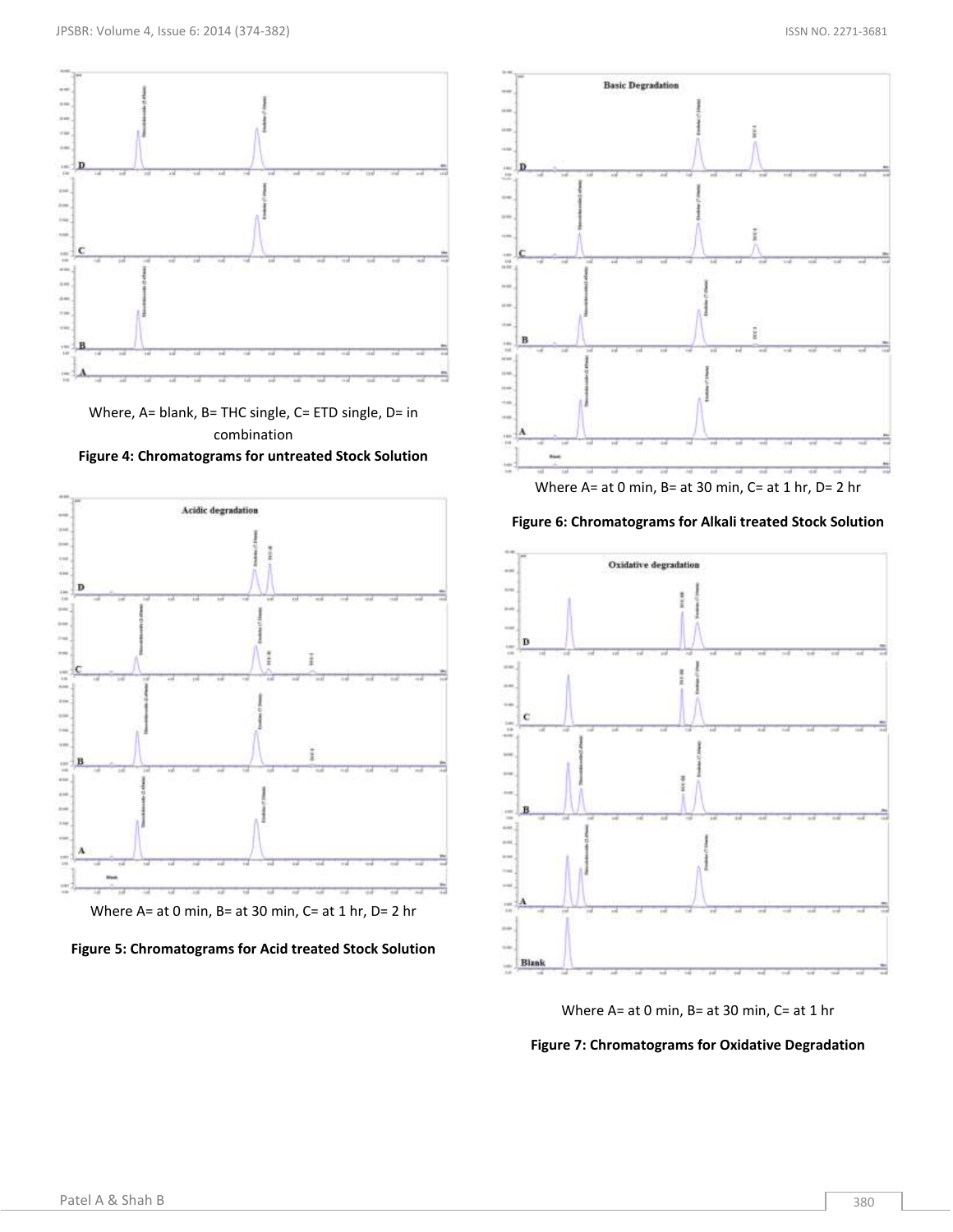

Where A= at 0 min, B= at 30 min





Where A= at 0 min, B= at 30 min





Where A= at 0 min, B= at 30 min





## **Figure 11: Two dimensional Contour plot for THC showing the effect on Y1 (AREA)**



**Figure 12: 3D surface plot for THC showing the effect on AREA (Y1)**



**Figure** 13: **Two dimensional Contour plot for THC showing the effect on Retention Time (Y2)**